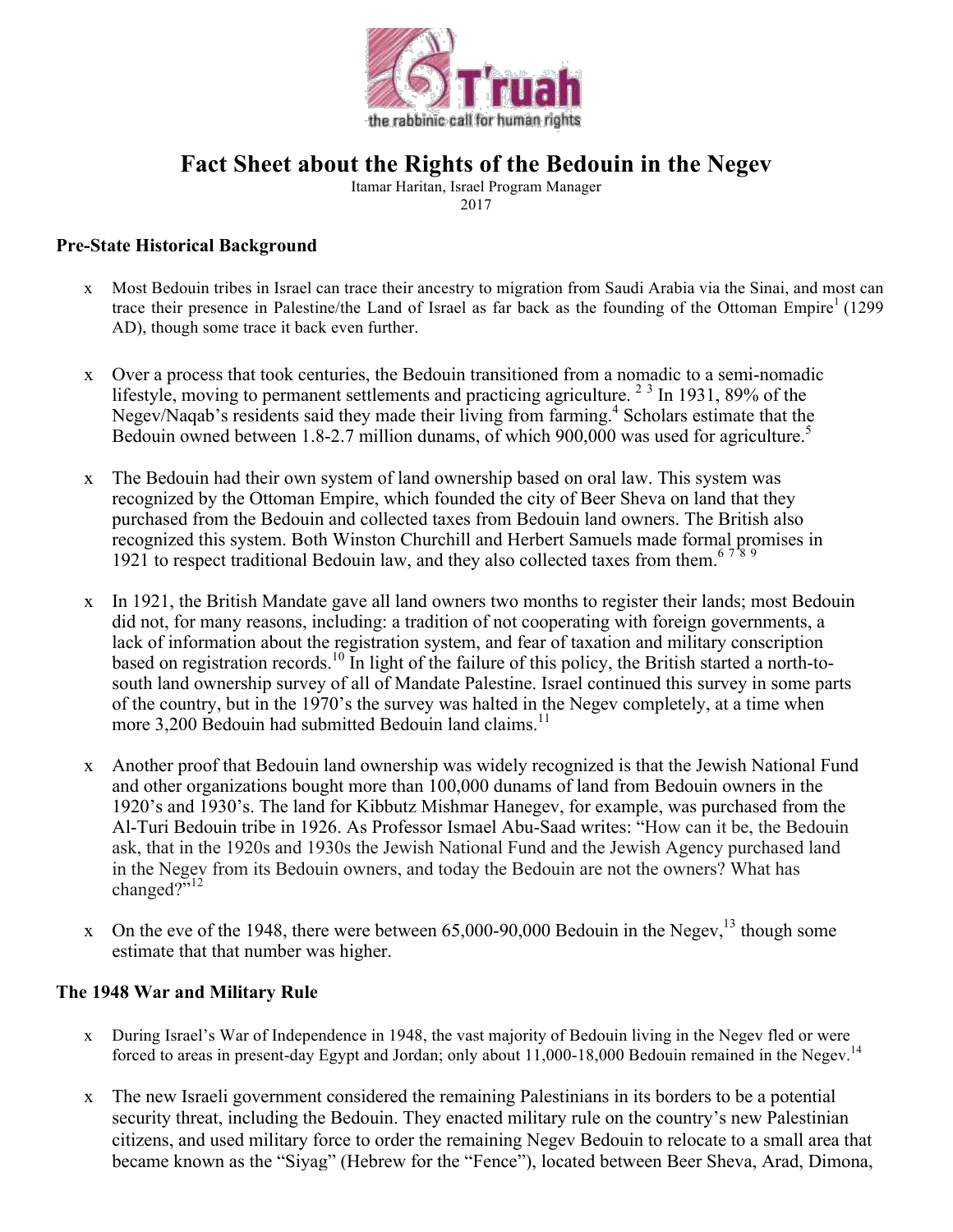effectively isolating them from the rest of the country and making it impossible for them to find work or access any lands they had owned beyond the Siyag. <sup>16</sup> All land beyond the Siyag was declared a closed military zone to prevent people from returning to their former lands.17 The Siyag is only 7% of the Negev and represents 20% of the arable land that had been available to the Bedouin before 1948.<sup>18</sup>

- x Most Bedouin land was confiscated<sup>19</sup> using the 1950 Absentee Property Law and the 1953 Land Acquisition Law, which states that all lands not *held* by their owners on April 1, 1952 and which are required for "settlement, security or development," can be unilaterally expropriated by the state. However, the state also denied that any confiscation took place – arguing that the Bedouin did not own any land in the Negev before 1948.
- x Despite moving thousands of Bedouin into the Siyag, the government did not recognize Bedouin land ownership there either, nor did it give legal permission for any housing or infrastructure construction. Since the state argued that all land in the Negev is "state land," any Bedouin who wanted to practice agriculture had to apply for a seasonal land lease which would have to be renewed each year, even for land that they had owned before 1948. Jewish farmers, on the other hand, had access to 49 year land leases which would renew automatically from year to year. <sup>20</sup> Furthermore, not a single Bedouin locality appeared on any official regional master plans or maps until the 1960's, and many are still absent.
- $x = 50$  Jewish towns, moshavim and kibbutzim were founded on Bedouin land in the next few years,  $21$  including Kibbutz Shuval, partially located on the lands of the residents of present-day Umm Al Hiran.<sup>22</sup> A great deal of Bedouin land was also transferred to the Jewish National Fund.

# **The End of Military Rule (1966), Forced Urbanization, and House Demolition**

- x Though military rule ended in 1966, and though the Bedouin received Israeli citizenship, the Israeli government continued to relate to the Bedouin as a separate category of people rather than as equal citizens: for example, a separate "Bedouin Authority" without any Bedouin representation (under the Israel Lands Administration and the Ministry of Agriculture) was established to manage Bedouin affairs separately from other civil matters. The Bedouin are the only community in Israel that has a special governmental body responsible for their "development,"<sup>23</sup> what Bedouin activists have called "a state within a state." $^{24}$
- x In the early 1960's, the Israeli government began a process of relocating the Bedouin to "townships" in order to put an end to Bedouin land claims in the Siyag and "free up" the land for the state.<sup>25</sup> Moshe Dayan, the Minister of Agriculture at the time, said, "We should transform the Bedouin into an urban proletariat… this phenomenon of the Bedouin will disappear." The idea that the Bedouin should be able to choose a rural, agricultural life, like the kibbutzim and moshavim that were sprouting up in the Negev, was off the table. <sup>26</sup> This relocation was accomplished by offering to compensate Bedouin for the land claims if they agree to relocate. Nevertheless, most Bedouin refused the meager compensation for the loss of their lands and traditional lifestyle, and more than 3,000 land claims remain unresolved.
- x Over the next two decades, between 50-70% of the Negev Bedouin population relocated into seven urban townships: Tel-Sheva, Rahat, Kseife, 'Ar'ara, Segev-Shalom, Hura, and Laqiya, while the rest continue to live in "unrecognized" villages.<sup>27</sup>
- x These townships were not planned to have adequate employment opportunities or industrial zones. Average salaries in the townships are half of the Israeli average salary, and unemployment around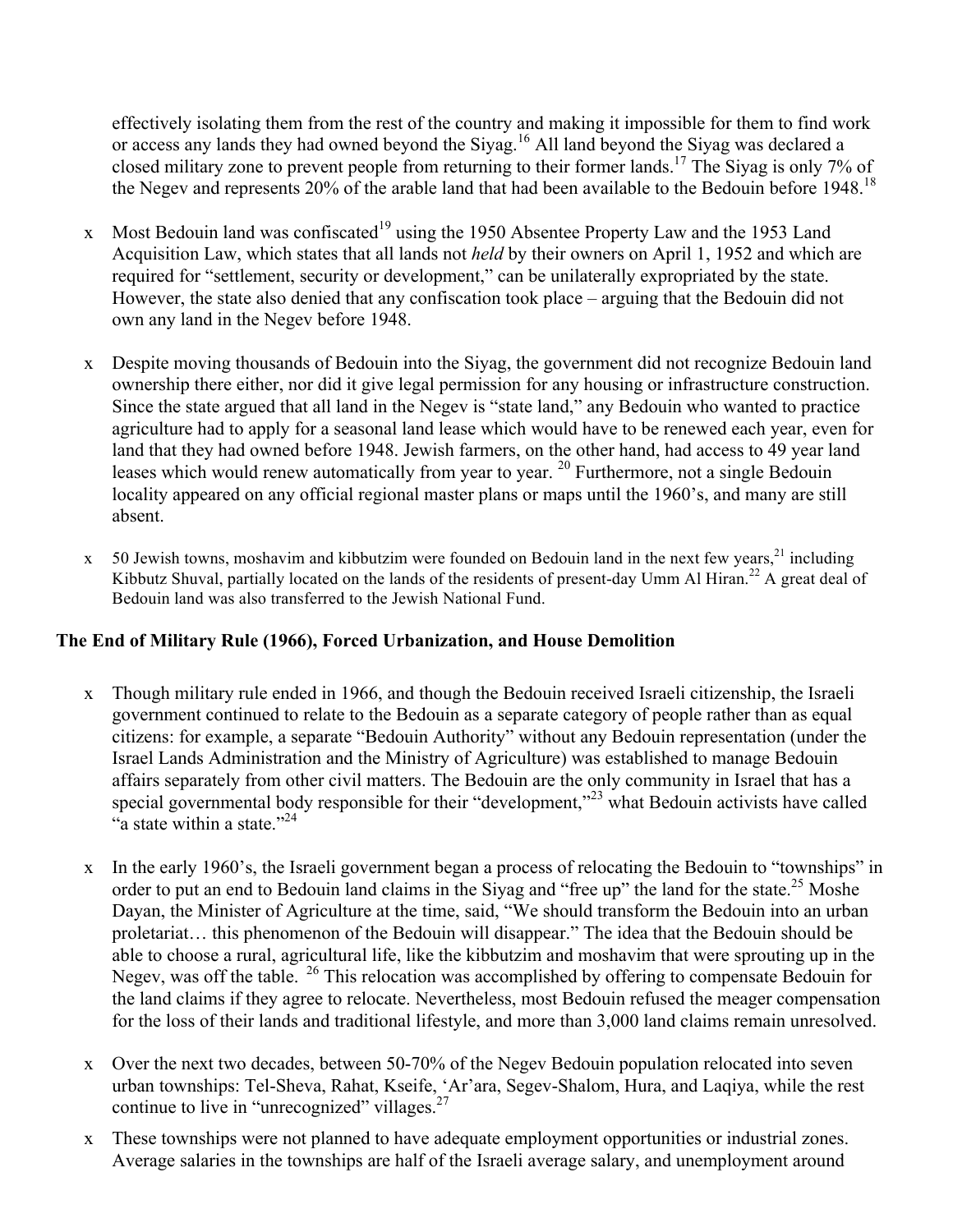infrastructural problems, partly due to their tiny municipal areas, which lower the amount of taxes they can collect.<sup>30</sup> Importantly, the townships lack sufficient space in which to practice agriculture and animal husbandry. Townships also experience severe discrimination in every type of resource allocation, including water, sewage and electric infrastructure, education, healthcare, and public transportation. Lastly, townships lack the necessary capacity to house all the people who live there, thus forcing people to build houses illegally.

- x Women have been negatively impacted by relocation to the townships. In townships, Bedouin families must make due with living in apartments or small plots of land that are not large enough to allow for many forms of productive labor traditionally associated with women, such as weaving and some forms of animal husbandry and agriculture. Consequently, women have turned from being producers to being consumers, undermining their status and independence in society.<sup>31</sup>
- x The rest of the Bedouin continued to live in "unrecognized" villages that have limited to nonexistent access to the water grid, the sewage system, electricity, healthcare, public transportation and public education.
- x Close to half of all Bedouin population, or around 100,000 people, live in housing that the government considers illegal, which means that they live under constant threat of demolition. In 2013-2015 alone, the Israeli authorities destroyed 2,752 Bedouin structures, many of them homes.<sup>32</sup> The government has even established a special unit to carry out demolitions in the Negev, the Yoav Unit.<sup>33</sup> This policy is intended to force Bedouin into the Bedouin townships, or to "enter into negotiations" regarding land claims. Tens of thousands of people live under extreme uncertainty, whereas those whose houses are demolished experience long-term consequences to children's health, psychological health, and economic wellbeing.<sup>34</sup>
- x In contrast, between 1961 and 2015, Israel established 126 Jewish settlements and 60 Jewish family farms in the Negev/Naqab, oftentimes located nearby "unrecognized" Bedouin villages. This despite the fact that the Bedouin comprise 30% of the Negev's population and have only 18 official settlements.<sup>35</sup> Most Jewish settlements in the Negev have admissions committees that keep Bedouin out de facto, while others have financial and social barriers, such as a lack of basic services in Arabic.<sup>36</sup>
- x The government's policy of non-recognition has drastic socioeconomic, health and educational consequences. In 2007, one study found that 66% of the Bedouin population lives below the poverty line;  $37$  the rate of Bedouin who have 8 years of school or less is five times greater than the general rate, and only 1.1% of Bedouin have academic degrees, as opposed to 14.4% in the general population; the Bedouin high school matriculation rate is  $30-40\%$  lower than the Jewish-Israeli rate;<sup>38</sup> in 2006, Bedouin infant mortality was three times the Jewish-Israeli rate.<sup>39</sup>

# **The Prawer Plan: Institutionalizing Displacement**

x Since the 1950's, the Israeli government has tried to force the Bedouin to accept state ownership of lands that they claim as their own and to relocate of their own volition. One mechanism, introduced in the 1970's, was to allow Bedouin to file land ownership claims in Israeli courts, then offer the Bedouin compensation on a "humane" basis. "Humane" here means that the claim is being compensated for humanitarian reasons, and that awarding the compensation does not comprise an acknowledgment that they ever owned the land to begin with.<sup> $10$ </sup> Any compensation is conditioned on their leaving the land they are claiming.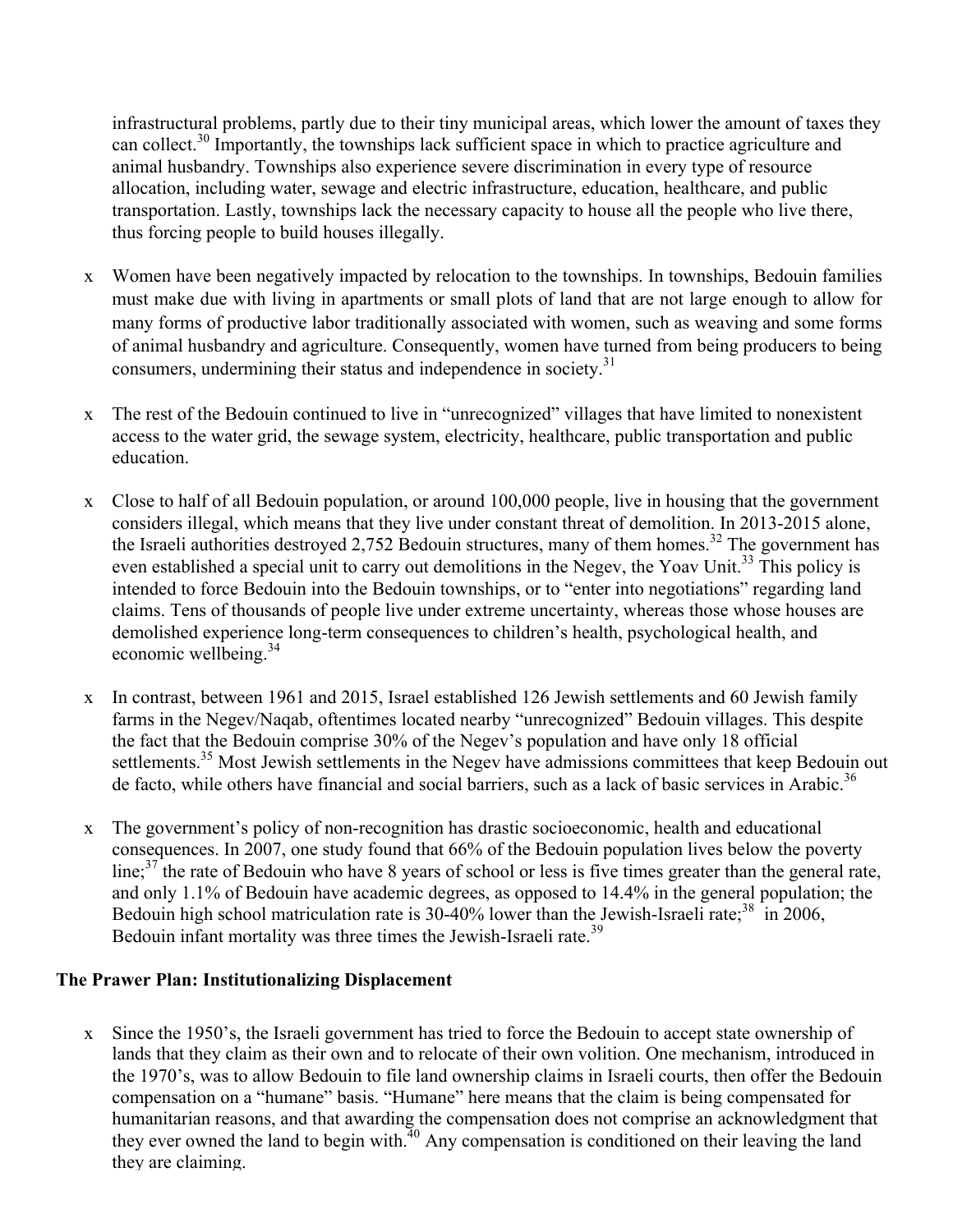- x By 2002, only 14% of Bedouin land claimants agreed to receive the meager compensation offered to them and to relocate to the townships.<sup>41</sup> This has led to a stalemate, where most Bedouin do not accept compensation while the government cannot "go back to 1948" and forcibly displace tens of thousands of people. The stalemate has been fertile ground for politicians seeking to demonize the Bedouin for "illegal construction," for "taking over state land," for being a "demographic threat"<sup>42</sup> and calling for a resolution to "the Bedouin problem." Many leading politicians in Israel continue to see the Bedouin as a security threat and as such feel that it is imperative to drive physical wedges between them and other Bedouin and Palestinians by building new Jewish towns. As recently as June 2017, Yoav Galant, the Israeli Construction and Housing Minister, said that "there's an unruliness by the Bedouin population, which intends to take control on the ground and do whatever they want." He went on to say that Jewish settlements in the southern West Bank are necessary to separate between the Bedouin and West Bank Palestinians.<sup>43</sup>
- x Though the Bedouin are not drafted into the IDF, the IDF has sought to encourage Bedouin to volunteer for the IDF, particularly as trackers, given their in-depth familiarity with the land. The IDF has set up a special administration to recruit Bedouin youth, and established the Reut High School, a high school operating in an army base that targets Bedouin high school drop outs. Nevertheless, very few Bedouin volunteer for the IDF. Most Bedouin political and religious leaders oppose it, and many Bedouin have family members in the West Bank and Gaza. Exact numbers are unavailable because the IDF keeps them secret, but it is estimated that from 1995-2000 only about 200-300 Bedouin joined the IDF each year, making up a tiny percentage of eligible Bedouin youth. In contrast, 65% of all Israelis of draft-age enlist in the army each year.44 The Second Intifada and the events of October 2000, in which 13 Palestinian citizens of Israel were shot dead, led to a dramatic drop in the number of Bedouin recruits, and the ensuing military operations and increased house demolitions have further increased opposition to IDF enlistment.<sup>45</sup>
- x In 2007, the government appointed the Goldberg Commission to recommend possible solutions to the "problem." Surprisingly, the Commission affirmed that the Bedouin "did not invade these lands," recommended that most of the Bedouin villages be recognized and that a committee be established to hear and settle traditional land claims.<sup>46</sup>
- x The government ignored these recommendations and established the Prawer Commission to make additional recommendations. The Prawer Commission proposes no "path to recognition" for the "unrecognized" Bedouin villages. Instead, it proposed that if Bedouin in these villages refuse to accept compensation and move to the townships, they would be implicitly giving up all land rights and will be moved forcibly. The Prawer plan also calls for the institution of sweeping "administrative" powers that would remove house demolitions from the realm of judicial review and institute imprisonment of up to two years for refusing to comply with a demolition order. Civil society organizations estimate that this policy would result in the forcible displacement of between 40,000-80,000 Bedouin, and is expected to cost the Israeli taxpayers  $6 - 8$  billion shekels. The Prawer plan became the Prawer Bill, which was retracted in 2013 following mass protests, but it remains on the agenda of major politicians in government. 47
- x But the government is not waiting for new legislation. Several new Jewish settlements have been approved, some of which are slated to be built in place of existing Bedouin villages. The most infamous example is the Jewish town of Hiran, slated to be established on the ruins of present-day Umm Al Hiran, but other examples include the Jewish town of Daya to be built on the ruins of the Bedouin village of Katamat, and Neve Gurion, slated to be built on part of the land of Bir Hadaj.<sup>48</sup>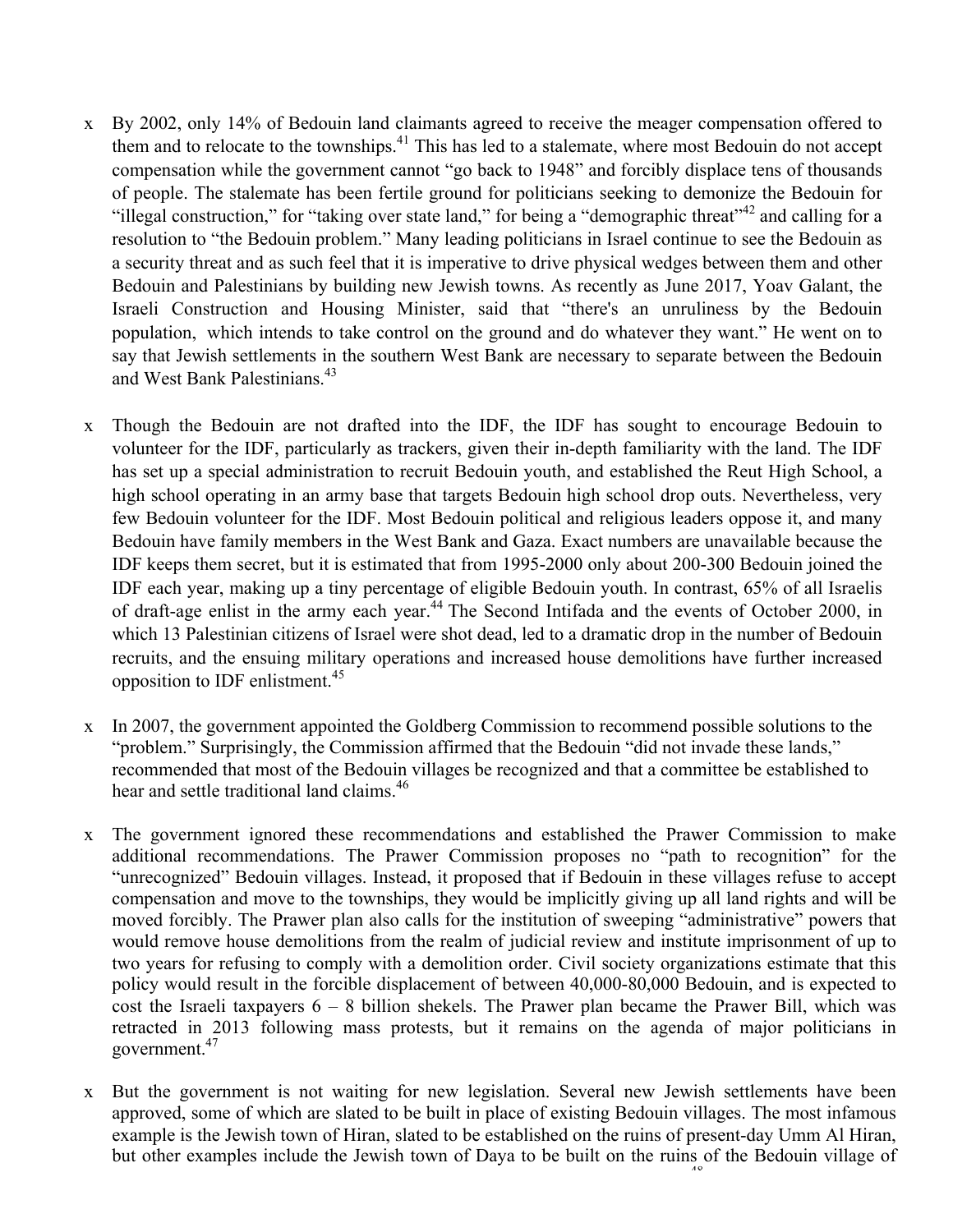- x There is another way. In the Galilee, the government recognized several Bedouin villages in the 1990's, which are now flourishing in comparison to the Negev Bedouin. In the 2003, the government also recognized 11 Bedouin villages in the Negev, as a result of Bedouin activists' pressure and a Supreme Court ruling requiring planning authorities to include the Bedouin villages in their master plans. Though these villages are still discriminated against and still lack essential services and sufficient land area, the risk of demolition has been removed from thousands of homes.<sup>49</sup>
- x Bedouin land claims currently only involve  $650,000$  dunams<sup>50</sup>, 5% of the Negev's 13,000,000 dunams, and can be easily resolved without destroying their communities and way of life. The Regional Council of Unrecognized Villages along with planning and human rights NGOs proposed an alternative plan to recognize and provide social services and public infrastructure to the unrecognized villages, rather than relocate them. $51 52$

### **Human Rights Law**

- x All major binding human rights treaties that Israel has ratified insist on equality and freedom from discrimination. Many of these treaties include articles guaranteeing the right to adequate housing.
- x The United Nations Special Rapporteur on the Right to Adequate Housing defines this right as: "The right of every woman, man, youth and child to gain and sustain a safe and secure home and community in which to live in peace and dignity."
- x Additional human rights standards for indigenous people are covered by the non-binding United Nations Declaration on the Rights of Indigenous Peoples. While the State of Israel does not accept the classification of its Bedouin citizens as an indigenous people, local human rights groups have argued, along with the former UN Special Rapporteur on the Rights of Indigenous Peoples, James Anaya, that Bedouin Israelis should be recognized as an indigenous group.

<sup>&</sup>lt;sup>1</sup> "Bedouin Arab tribes have lived in Palestine since at least the fifth century, though large-scale migration of Bedouin tribes into the rest of the Middle East and North Africa began during the centuries of Islamic expansion in the seventh century." (163) Meir, A. (1997). As Nomadism Ends: The Israeli Bedouin of the Negev. Boulder: Westview Press (as cited in Amara, Ahmad, et al. "The Bedouin Arabs: Historical Background and Lifestyle." *Indigenous (in)Justice: Human Rights Law and Bedouin Arabs in the* 

*Naqab/Negev*, Harvard Law School, 2013, pp. 163–166. <sup>2</sup> "During the Ottoman period (sixteenth to twentieth centuries), the Bedouin tribes of southern Palestine and the Sinai developed territorial regions within which they grazed their herds." Amara, Ahmad, et al., *Indigenous (in)Justice: Human Rights Law and* 

*Bedouin Arabs in the Naqab/Negev, pp.* 21. *3* "By the middle of the twentieth century, an estimated 95% of the Naqab Bedouins were settled agriculturalists, with only 5% exclusively dependent on a pastoral livelihood." Amara, Ahmad, et al., *Indigenous (in)Justice: Human Rights Law and Bedouin Arabs in the Naqab/Negev,* pp. 164, citing Maddrell, P. (1990). *The Bedouin of the Negev*. Report No. 81. London: Minority Rights Group. 4 Swirski, Shlomo, and Yael Hasson. *Invisible Citizens: Israel Government Policy Toward the Negev Bedouin. Adva Center, 2006,* pp.

<sup>85-86;</sup> Falah, Ghazi. 1985. "How Israel Controls the Bedouin in Israel." Journal of Palestine Studies, 14, (2): 35-51.<br><sup>5</sup> Hasson and Swirski, *Invisible Citizens*, pg. 10; Porat, Chanina. 1997. "Development Policy and the Years 1948-1953." In *Iyyunim BiTekumat Israel*, 7: 389-438. (In Hebrew); Porat, Chanina. 2000. "Israel's Policy on the Bedouin Issue and Left-Wing Alternatives, 1953-1960." In *Iyyunim BiTekumat Israel*, 10: 420-476. (In

<sup>&</sup>lt;sup>6</sup> Yiftachel, Oren, et al. "Debunking the 'Dead Negev Doctrine'." Haaretz.com, 1 Jan. 2014, www.haaretz.com/opinion/.premium-

<sup>1.566357.&</sup>lt;br>
<sup>7</sup> Aref al-Aref, *Jurisprudence among the Bedouin*, Beit al-Maqdes Press, 1933, p. 35 (Arabic).<br>
<sup>8</sup> Oren Yiftachel, Expert Opinion, 2010, pp. 13-14; Aref al-Aref, *Jurisprudence among the Bedouin*, 1933, p. 6 ownership of plots in al-Araqib and Zahilqiya, in Civil Case (CC) 7161/06, February 2010, p. 10 (Hebrew), available at: http:// toibillboard.info/Yiftah\_3.pdf<br><sup>10</sup> Boteach, Elana. *The Indigenous Bedouins of the Naqab-Negev Desert in Israel*. Negev Coexistence Forum for Civil Equality, 2006,

pg. 13; Yiftachel, O. (2003). "Bedouin Arabs and the Israeli Settler State: Land Policies and Indigenous Resistance." The Future of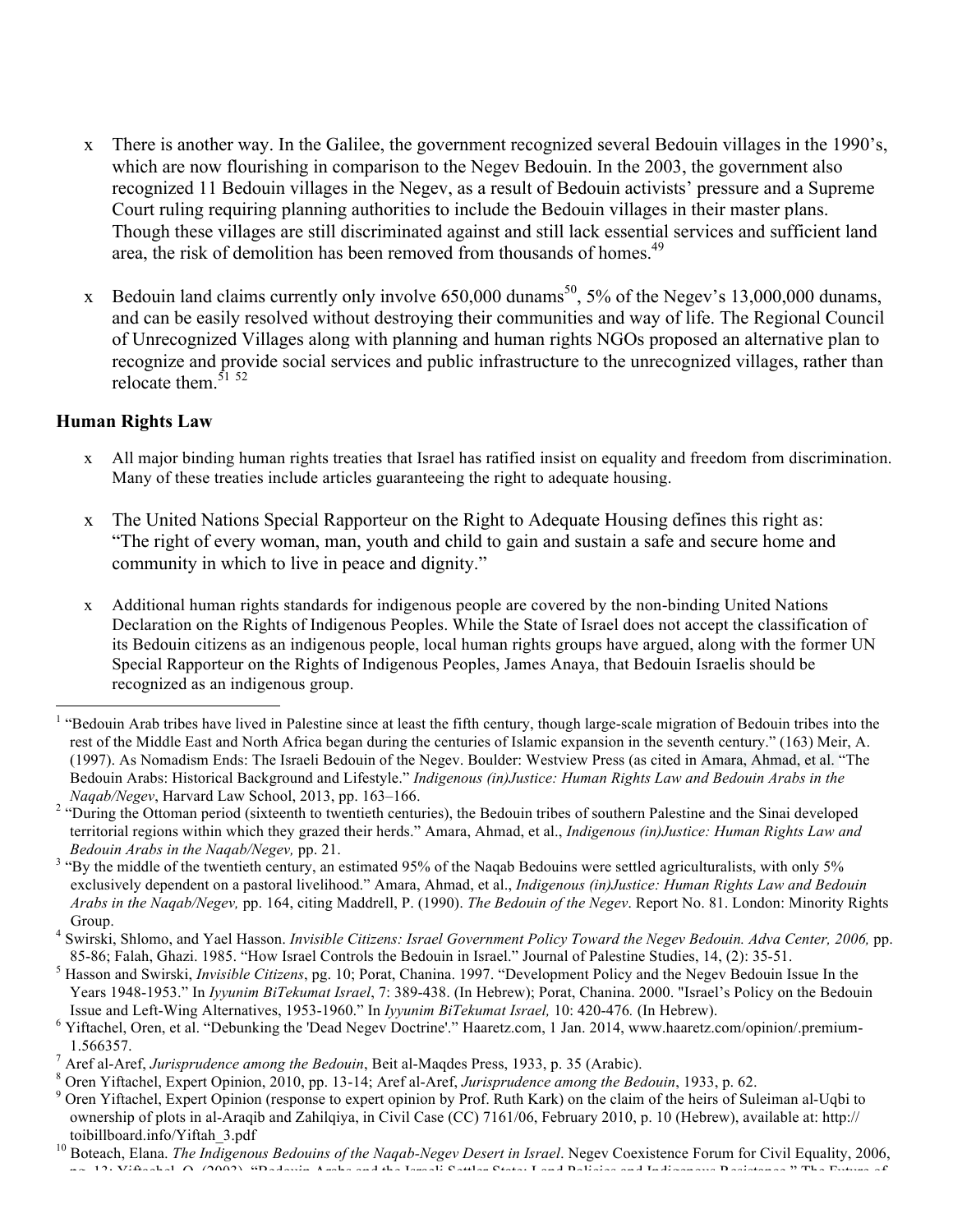Indigenous Peoples: Strategies for Survival and Development. Eds. Champagne, D. and Saad, A. Los Angeles: UCLA American Indian Studies Center.<br><sup>11</sup> Yiftachel et al., "Debunking the 'Dead Negev Doctrine'."<br><sup>12</sup> Rudnitzky, Arik, et al. *The Bedouin Population in the Negev*. Abraham Fund Initiatives, 2012, pg. 107; Abu-Saad (2003), "The

- Bedouins' complaint: How can we be defined as intruders when we and our forefathers have lived in the Negev for thousands of
- years?" (Hebrew) *Karkah*, Vol. 57, pp. 31-34.<br><sup>13</sup> Before 1948, it is estimated that between 65,000 and 90,000 Bedouins lived in the Negev area. Falah, G. (1989). Israel State Policy towards Bedouin Sedentarization in the Negev. *Journal of Palestine Studies*, 19 (2), pp. 71-90.
- <sup>14</sup> Boteach, Elana. *The Indigenous Bedouins of the Naqab-Negev Desert in Israel*. Negev Coexistence Forum for Civil Equality, 2006; Shlomo Swirsky and Yael Hasson, "Invisible Citizens: Israeli Government Policy Toward the Negev Bedouin," *Information on Equality*, vol. 14, Adva Center, February 2006, which states that the number of residents who remained in the Naqab ranged from 11,000 to 18,000 persons. See also Benny Morris, *The Birth of the Palestinian Refugee Problem, 1947-1949*, Cambridge University Press, 1989; and Benny Morris, *Israel's Border Wars, 1949-1956*, Oxford University Press, 1993. According to Morris, the Bedouin
- 
- 
- residents were expelled in stages between 1948 and 1952.<br><sup>15</sup> Salman Abu Sitta, *The Denied Inheritance*, 2009, p. 25; Shlomo Swirsky and Yael Hasson, "Invisible Citizens", 2006, p. 4.<br><sup>16</sup> Swirski et al. *Invisible Citize* classified as "top secret" that was submitted to the Military Governor of the Beer el-Sabe District on 17 March 1952 states, "The continued execution of the transfer [of the Bedouin residents] depends on a number of factors. The transfer last year was mainly achieved by persuasion and economic pressure, since we had no legal basis and there was even an explicit order not to use force. There was therefore a need to exercise the utmost caution in the transfer operation to avoid entangling ourselves in legal problems. We made a number of attempts to contact lawyers and made appeals to the Knesset. We had asked for the northern area [of the Naqab] to be declared a security zone. I do not see a practical possibility of executing and fully completing the transfer without doing so." Document dated 22 February 1952, File No. 405/54/20, signed by Michael Hanegbi, then-Military Governor of the Negev." - Bishara, Suhad, and Haneen Naamnih. *Nomads Against Their Will: The Attempted Expulsion of the Arab-Bedouin in the Naqab: The Example of Atir-Umm Al Hieran*. Adalah: The Legal Center for Arab Minority Rights in Israel, 2011, 8, footnote 13. See also Shlomo Swirsky and Yael Hasson, "Invisible Citizens", 2006, p. 4. The State of Israel later expropriated much of this land through various laws, such as the Absentees' Property Law – 1950, the State Property Law – 1951, the Land Acquisition Law (Validation of Acts and Compensation) – 1953, and the Negev Land Acquisition Law (Peace Treaty with
- <sup>18</sup> In the Siyag area, cultivable land amounted to some 400,000 dunams, or about 20% of the tillable area available to the Bedouin before their expulsion and displacement from the northwestern Negev. In: Porat, Chanina. 2000. "Israel's Policy on the Bedouin Issue and Left-Wing Alternatives, 1953-1960." In *Iyyunim BiTekumat Israel*, 10: 420-476. (In H
- <sup>19</sup> Yiftachel, Oren. and Kedar, Sandy. (2000) "Landed Power: the Making of the Israeli Land Regime," Teorya U'Vikkoret, 16: 67-100 (In Hebrew). Cited in Swirski, Shlomo, and Yael Hasson. *Invisible Citizens: Israel Government Policy Toward the Negev*
- *Bedouin. Adva Center, 2006*, pg. 10. <sup>20</sup> Meir, Avinoam. 1999. *Tension Between the Negev Bedouin and the State: Policy and Practice.* The Floresheimer Institute For Policy Studies. Jerusalem. (In Hebrew). Pg. 22. Cited in Swirski, Shlomo, and Yael Hasson. *Invisible Citizens: Israel Government*
- <sup>21</sup> Yiftachel, Oren. 2003. "Bedouin Arabs and the Israeli Settler State: Land Policies and Indigenous Resistance." In Champagne, Duane and Ismael Abu-Saad (eds). Th*e Future of Indigenous People: Strategies for Survival and Development.* UC Press, Los Angeles. Pg. 33. Cited in Swirski, Shlomo, and Yael Hasson. *Invisible Citizens: Israel Government Policy Toward the Negev*
- *Bedouin. Adva Center, 2006, pg. 11.*<br><sup>22</sup> Swirski, Shlomo, and Yael Hasson. *Invisible Citizens: Israel Government Policy Toward the Negev Bedouin. Adva Center, 2006,*<br>pg. 10.
- pg. 10. <sup>23</sup> Swirski, Shlomo, and Yael Hasson. *Invisible Citizens: Israel Government Policy Toward the Negev Bedouin. Adva Center, 2006*,
- pg. 39.<br><sup>24</sup> Hasson, Nir. May 20, 2005. "Recommendation: Responsibility for the Bedouin Sector to Move from Israel Land Administration to<br>Two New Bodies." *Haaretz*. (In Hebrew).
- <sup>25</sup> Bauml, Yair. 2002. *The Attitude of the Israeli Establishment to the Arabs in Israel: Policy, Principles and Action*. The Second
- Decade, 1958-1968. Ph. D. Dissertation. University of Haifa. (In Hebrew). Pg. 313-4. <sup>26</sup> "We should transform the Bedouins into an urban proletariat… Indeed, this will be a radical move which means that the Bedouin would not live on his land with his herds, but would become an urban person… His children would be accustomed to a father who wears trousers, does not carry a Shabaria [the traditional Bedouin knife] and does not search for vermin in public. This would be a revolution, but it may be fixed within two generations. Without coercion but with governmental direction… this phenomenon of the Bedouins will disappear". Moshe Dayan. Ha'aretz interview 31/7/63; cited in Ismael Abu-Saad: Education as a Tool for Control vs. Development Among Indigenous Peoples: The Case of the Bedouin Arabs in Israel, HAGAR International Social Science Review, 2 (2) (2001), pp 241-259.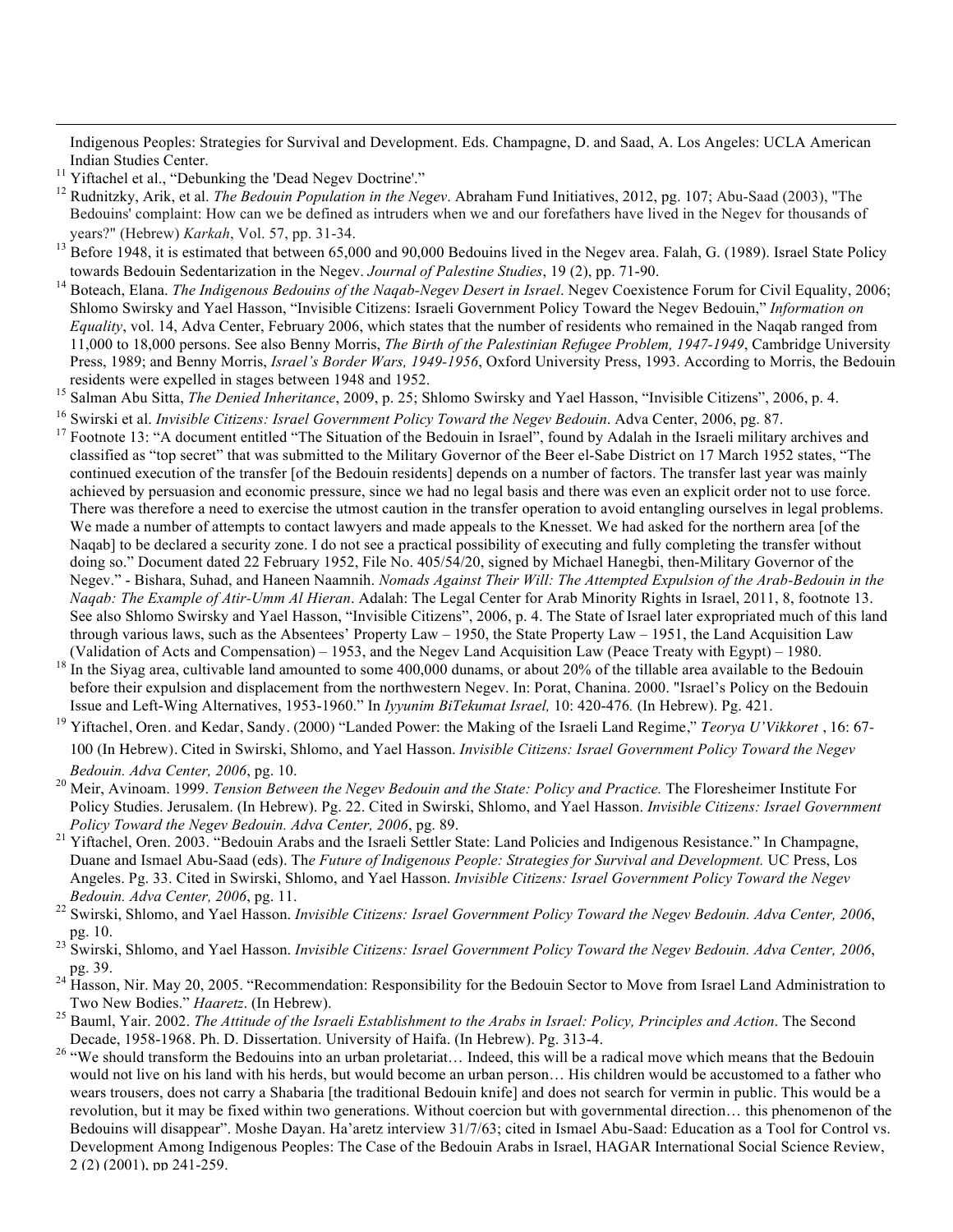- 27 Rotem, Michal. *Discrimination in Numbers: Collection of Statistical Data -- The Bedouin Community in the Negev/Naqab. Negev*
- *Coexistence Forum*, 2017. www.dukium.org. Pg. 9. <sup>28</sup> Rotem, Michal. *Discrimination in Numbers: Collection of Statistical Data -- The Bedouin Community in the Negev/Naqab. Negev*
- *Coexistence Forum*, 2017. www.dukium.org. Pg. 21. <sup>29</sup> Swirski, Shlomo, and Yael Hasson. *Invisible Citizens: Israel Government Policy Toward the Negev Bedouin. Adva Center, 2006*,
- pg. 95 <sup>30</sup> Swirski, Shlomo, and Yael Hasson. *Invisible Citizens: Israel Government Policy Toward the Negev Bedouin. Adva Center, 2006,* pg. <sup>59</sup> <sup>31</sup> Fenster, T. (1995). "Planning and Development in the Bedouin Localities according to Gender and Space." *Mivnim*, Vo. 158, pp.
- 68-83 [Hebrew]. Kassem, A. (2002). "Making Breakthroughs, Paying the Price." *Panim*, Vol. 22, pp. 72-83 [Hebrew]. Abu Rabia-Queder, Sarab. *"Between Tradition and Modernization: Understanding the Problem of Female Bedouin Dropouts."* British Journal
- of Sociology of Education, vol. 27, no. 1, 2006, pp. 3–17., doi:10.1080/01425690500376309.<br>Rotem, Michal. Discrimination in Numbers: Collection of Statistical Data -- The Bedouin Community in the Negev/Nagab. Negev
- *Coexistence Forum*, 2017. www.dukium.org. Pg. 14<br><sup>33</sup> According to a Freedom of Information Request submitted by the Negev Coexistence Forum to the Ministry of Public Security on 11/17/2015, the Yoav Unit is under the jurisdiction of the commander of the police south region and its goal is to "assist the enforcement bodies in the issue of lands in the Negev." The unit escorts various enforcement bodies in the Negev while they issue orders and carry out demolitions while working in full coordination with the Directorate." – Rotem, Michal, and Ben Fargeon. *Enforcing Distress: House Demolition Policy in the Bedouin Community in the Negev*. Negev Coexistence Forum, 2016, www.dukium.org/wp-content/uploads/2016/06/HDR 2016 ENG-1.pdf. Pg. 21.
- where the Map: Land and Housing Violations in Israel's Unrecognized Bedouin Villages. Human Rights Watch, 2008, www.hrw.org/reports/2008/iopt0308/ . PP. 86-89; Almi, Orli, *The Ramifications of House Demolitions in Israel on the*
- Rotem, Michal. Discrimination in Numbers: Collection of Statistical Data -- The Bedouin Community in the Negev/Nagab. Negev
- *Coexistence Forum*, 2017. www.dukium.org. Pg. 11.<br><sup>36</sup> Rotem, Michal. *Discrimination in Numbers: Collection of Statistical Data -- The Bedouin Community in the Negev/Naqab. Negev <br>Coexistence Forum, 2017. www.dukium.org.*
- <sup>37</sup> Sinai, Ruth. "66% Of Negev Bedouin Live Below Poverty Line." *Haaretz*, 15 Jan. 2007, www.haaretz.com/66-of-negev-bedouin-<br>live-below-poverty-line-1.210067.
- <sup>38</sup> Rotem, Michal. *Discrimination in Numbers: Collection of Statistical Data -- The Bedouin Community in the Negev/Naqab. Negev*
- *Coexistence Forum*, 2017. www.dukium.org. Pg. 18.<br><sup>39</sup> Swirski, Shlomo, and Yael Hasson. *Invisible Citizens: Israel Government Policy Toward the Negev Bedouin. Adva Center, 2006*, pg. 70.
- <sup>40</sup> Swirski, Shlomo, and Yael Hasson. *Invisible Citizens: Israel Government Policy Toward the Negev Bedouin. Adva Center, 2006*,
- pg. 19. <sup>41</sup> Swirski, Shlomo, and Yael Hasson. *Invisible Citizens: Israel Government Policy Toward the Negev Bedouin. Adva Center, 2006*, pg. 95; Israel State Comptroller. 2002. *Annual Report* No. 52 [b]. (In Hebrew).
- <sup>42</sup> "According to Shamir, by 2035 the Bedouin will constitute half a million people. "Only a suicidal country doesn't recognize the Bedouin problem; the blindness is terrible," he said. "We are working by a different method than the Prawer Committee [which previously dealt with Bedouin resettlement]; I lean more toward an economic approach than a legal one." - Seidler, Shirly. "Minister: Israel Looking at Ways to Lower Bedouin Birthrate ."*Haaretz*, 29 Sept. 2014, www.haaretz.com/israel-news/.premium-
- 43 Lis, Jonathan. "Israeli Cabinet Minister Lashes Out at 'Unruly' Bedouin Citizens."*Haaretz*, 6 June 2017, www.haaretz.com/israel-<br>news/.premium-1.794058.
- <sup>44</sup> Cohen, Gili. "IDF Statistics: One in Six Israeli Men Doesn't Complete Full Military Service." *Haaretz*, 9 June 2013, www.haaretz.com/1.528589.<br><sup>45</sup> Rudnitzky, Arik, et al. *The Bedouin Population in the Negev*. Abraham Fund Initiatives, 2012, pp. 85-87.<br><sup>46</sup> Abu Rabia, Rawia. *Principles for Arranging Recognition of Bedouin Villages in t*
- 
- Israel, Bimkom: Planners for Planning Rights, The Regional Council of Unrecognized Villages, 2011,*Principles for Arranging Recognition of Bedouin Villages in the Negev*, www.acri.org.il/en/wp-content/uploads/2011/09/Prawer-Policy-Paper-May2011.pdf.
- Pg. 10. <sup>47</sup> Bishara, Suhad. *Adalah's Position Paper on "Prawer II": The Israeli Government's New Plan to Forcibly Displace and Dispossess Palestinian Bedouin Citizens of Israel from Their Land in the Naqab (Negev).* Adalah: The Legal Center for Arab Minority Rights
- in Israel, 2017, www.adalah.org/uploads/uploads/Adalah\_Position\_Paper\_Prawer\_II\_23.1.2017.pdf.<br>Are Only Jews Allowed to Live in Settlements in the Negev? The Association for Civil Rights in Israel ACRI, 22 Nov. 2015, www.acri.org.il/en/2015/11/22/are-only-jews-allowed-to-live-in-settlements-in-the-negev/.
- <sup>49</sup> Karny, Gil, director. *Israeli Policy toward the Bedouin: the Flourishing North vs. the Furious South*. *Israeli Policy toward the*